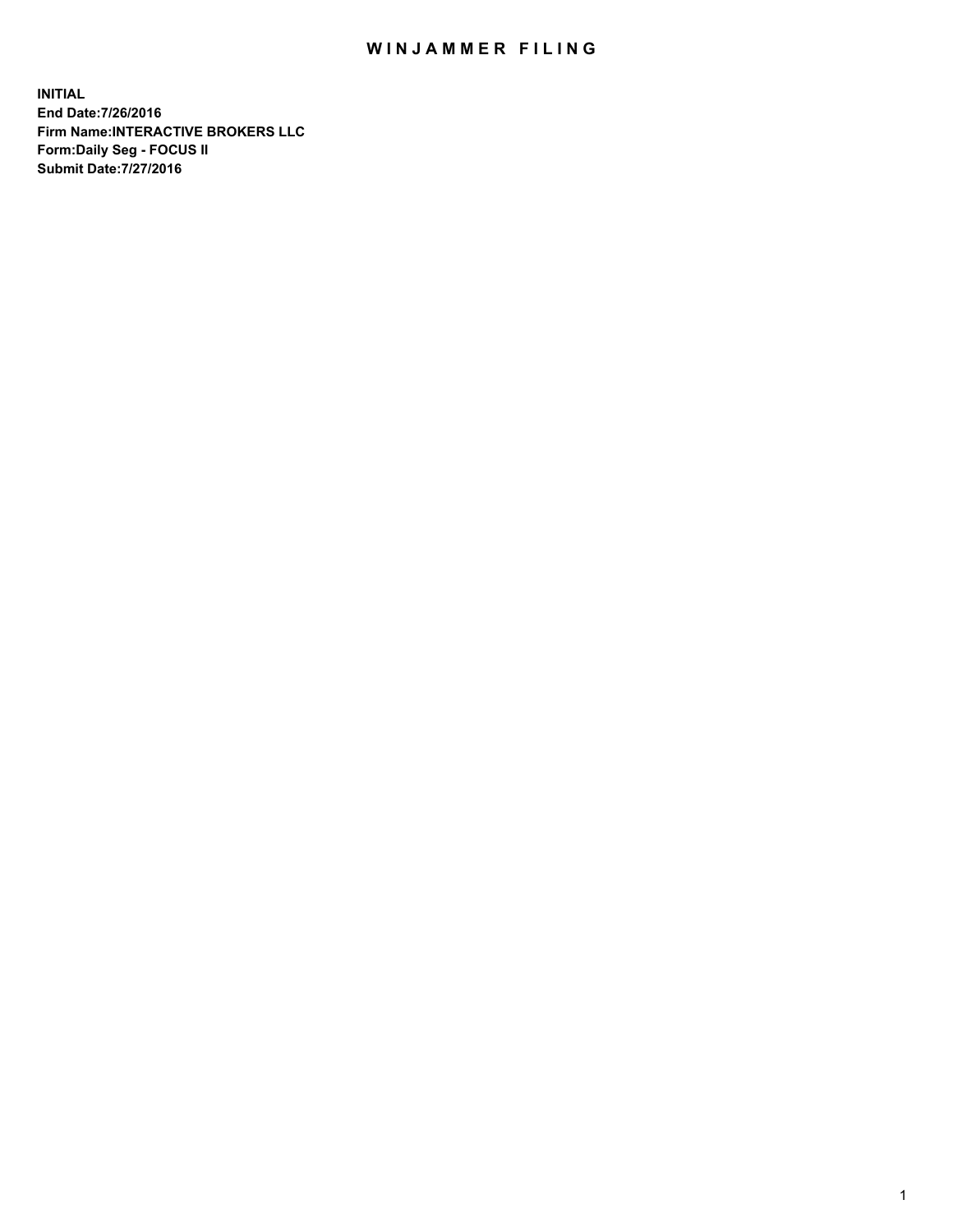## **INITIAL End Date:7/26/2016 Firm Name:INTERACTIVE BROKERS LLC Form:Daily Seg - FOCUS II Submit Date:7/27/2016 Daily Segregation - Cover Page**

| Name of Company<br><b>Contact Name</b><br><b>Contact Phone Number</b><br><b>Contact Email Address</b>                                                                                                                                                                                                                          | <b>INTERACTIVE BROKERS LLC</b><br><b>James Menicucci</b><br>203-618-8085<br>jmenicucci@interactivebrokers.c<br>om |
|--------------------------------------------------------------------------------------------------------------------------------------------------------------------------------------------------------------------------------------------------------------------------------------------------------------------------------|-------------------------------------------------------------------------------------------------------------------|
| FCM's Customer Segregated Funds Residual Interest Target (choose one):<br>a. Minimum dollar amount: ; or<br>b. Minimum percentage of customer segregated funds required:% ; or<br>c. Dollar amount range between: and; or<br>d. Percentage range of customer segregated funds required between:% and%.                         | $\overline{\mathbf{0}}$<br>0<br><u>155,000,000 245,000,000</u><br><u>00</u>                                       |
| FCM's Customer Secured Amount Funds Residual Interest Target (choose one):<br>a. Minimum dollar amount: ; or<br>b. Minimum percentage of customer secured funds required:%; or<br>c. Dollar amount range between: and; or<br>d. Percentage range of customer secured funds required between:% and%.                            | $\overline{\mathbf{0}}$<br>$\overline{\mathbf{0}}$<br>80,000,000 120,000,000<br>00                                |
| FCM's Cleared Swaps Customer Collateral Residual Interest Target (choose one):<br>a. Minimum dollar amount: ; or<br>b. Minimum percentage of cleared swaps customer collateral required:% ; or<br>c. Dollar amount range between: and; or<br>d. Percentage range of cleared swaps customer collateral required between:% and%. | $\underline{\mathbf{0}}$<br>$\underline{\mathbf{0}}$<br>0 <sub>0</sub><br>0 <sub>0</sub>                          |

Attach supporting documents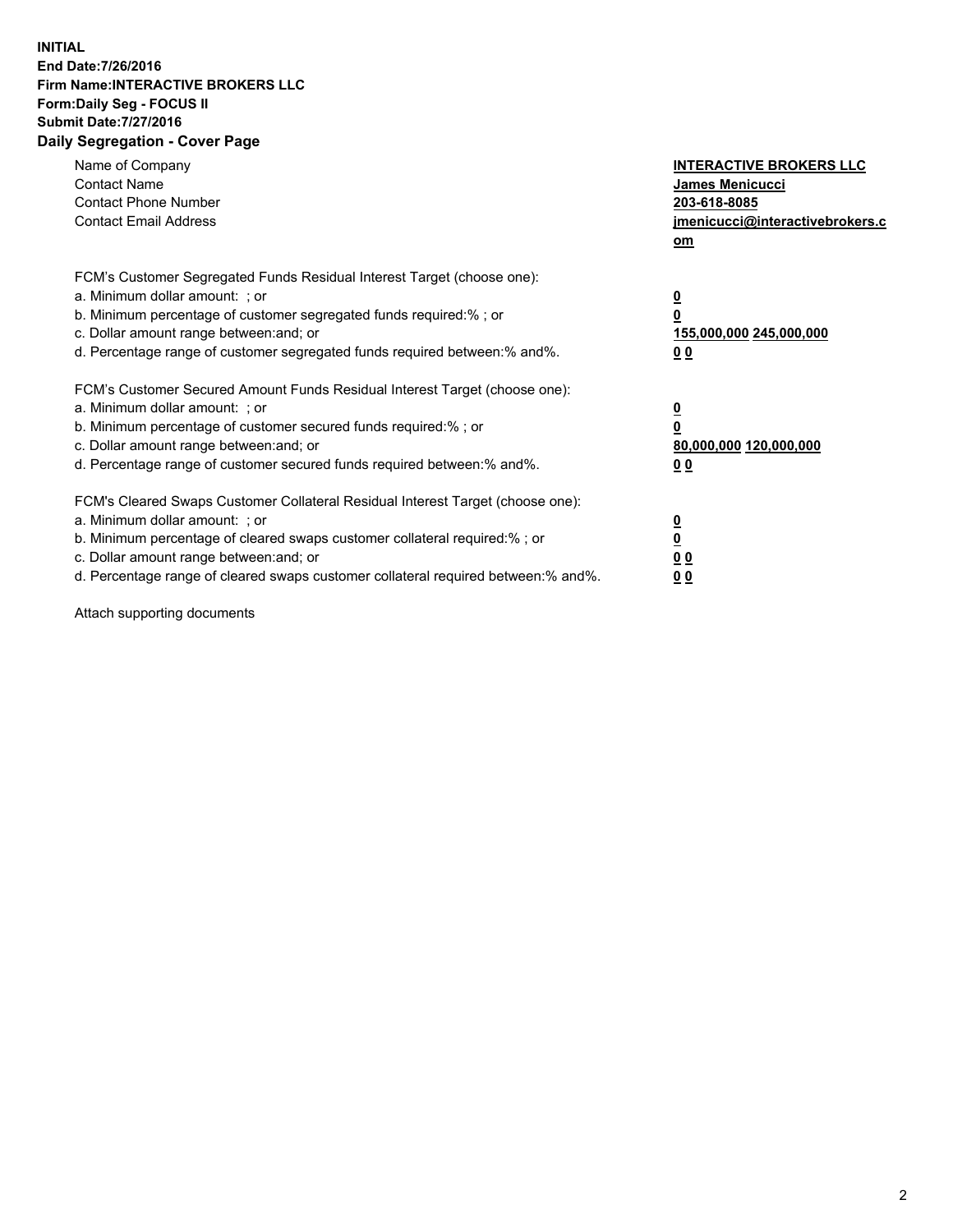## **INITIAL End Date:7/26/2016 Firm Name:INTERACTIVE BROKERS LLC Form:Daily Seg - FOCUS II Submit Date:7/27/2016 Daily Segregation - Secured Amounts**

|     | Dany Ocgregation - Oceanea Amounts                                                          |                                  |
|-----|---------------------------------------------------------------------------------------------|----------------------------------|
|     | Foreign Futures and Foreign Options Secured Amounts                                         |                                  |
|     | Amount required to be set aside pursuant to law, rule or regulation of a foreign            | $0$ [7305]                       |
|     | government or a rule of a self-regulatory organization authorized thereunder                |                                  |
| 1.  | Net ledger balance - Foreign Futures and Foreign Option Trading - All Customers             |                                  |
|     | A. Cash                                                                                     | 338,377,969 [7315]               |
|     | B. Securities (at market)                                                                   | $0$ [7317]                       |
| 2.  |                                                                                             |                                  |
|     | Net unrealized profit (loss) in open futures contracts traded on a foreign board of trade   | 10,991,650 [7325]                |
| 3.  | Exchange traded options                                                                     |                                  |
|     | a. Market value of open option contracts purchased on a foreign board of trade              | 585,991 [7335]                   |
|     | b. Market value of open contracts granted (sold) on a foreign board of trade                | -408,173 [7337]                  |
| 4.  | Net equity (deficit) (add lines 1.2. and 3.)                                                | 349,547,437 [7345]               |
| 5.  | Account liquidating to a deficit and account with a debit balances - gross amount           | 56,070 [7351]                    |
|     | Less: amount offset by customer owned securities                                            | 0 [7352] 56,070 [7354]           |
| 6.  | Amount required to be set aside as the secured amount - Net Liquidating Equity              | 349,603,507 [7355]               |
|     | Method (add lines 4 and 5)                                                                  |                                  |
| 7.  | Greater of amount required to be set aside pursuant to foreign jurisdiction (above) or line | 349,603,507 [7360]               |
|     | 6.                                                                                          |                                  |
|     | FUNDS DEPOSITED IN SEPARATE REGULATION 30.7 ACCOUNTS                                        |                                  |
| 1.  | Cash in banks                                                                               |                                  |
|     |                                                                                             |                                  |
|     | A. Banks located in the United States                                                       | 5,700,000 [7500]                 |
|     | B. Other banks qualified under Regulation 30.7                                              | 0 [7520] 5,700,000 [7530]        |
| 2.  | <b>Securities</b>                                                                           |                                  |
|     | A. In safekeeping with banks located in the United States                                   | 388,556,365 [7540]               |
|     | B. In safekeeping with other banks qualified under Regulation 30.7                          | 0 [7560] 388,556,365 [7570]      |
| 3.  | Equities with registered futures commission merchants                                       |                                  |
|     | A. Cash                                                                                     | $0$ [7580]                       |
|     | <b>B.</b> Securities                                                                        | $0$ [7590]                       |
|     | C. Unrealized gain (loss) on open futures contracts                                         | $0$ [7600]                       |
|     | D. Value of long option contracts                                                           | $0$ [7610]                       |
|     | E. Value of short option contracts                                                          | 0 [7615] 0 [7620]                |
| 4.  | Amounts held by clearing organizations of foreign boards of trade                           |                                  |
|     | A. Cash                                                                                     | $0$ [7640]                       |
|     | <b>B.</b> Securities                                                                        | $0$ [7650]                       |
|     | C. Amount due to (from) clearing organization - daily variation                             |                                  |
|     |                                                                                             | $0$ [7660]                       |
|     | D. Value of long option contracts                                                           | $0$ [7670]                       |
|     | E. Value of short option contracts                                                          | 0 [7675] 0 [7680]                |
| 5.  | Amounts held by members of foreign boards of trade                                          |                                  |
|     | A. Cash                                                                                     | 64,802,957 [7700]                |
|     | <b>B.</b> Securities                                                                        | $0$ [7710]                       |
|     | C. Unrealized gain (loss) on open futures contracts                                         | 9,535,872 [7720]                 |
|     | D. Value of long option contracts                                                           | 586,008 [7730]                   |
|     | E. Value of short option contracts                                                          | 408,177 [7735] 74,516,660 [7740] |
| 6.  | Amounts with other depositories designated by a foreign board of trade                      | $0$ [7760]                       |
| 7.  | Segregated funds on hand                                                                    | $0$ [7765]                       |
| 8.  | Total funds in separate section 30.7 accounts                                               | 468,773,025 [7770]               |
| 9.  | Excess (deficiency) Set Aside for Secured Amount (subtract line 7 Secured Statement         | 119,169,518 [7380]               |
|     | Page 1 from Line 8)                                                                         |                                  |
| 10. | Management Target Amount for Excess funds in separate section 30.7 accounts                 | 80,000,000 [7780]                |
| 11. | Excess (deficiency) funds in separate 30.7 accounts over (under) Management Target          | 39,169,518 [7785]                |
|     |                                                                                             |                                  |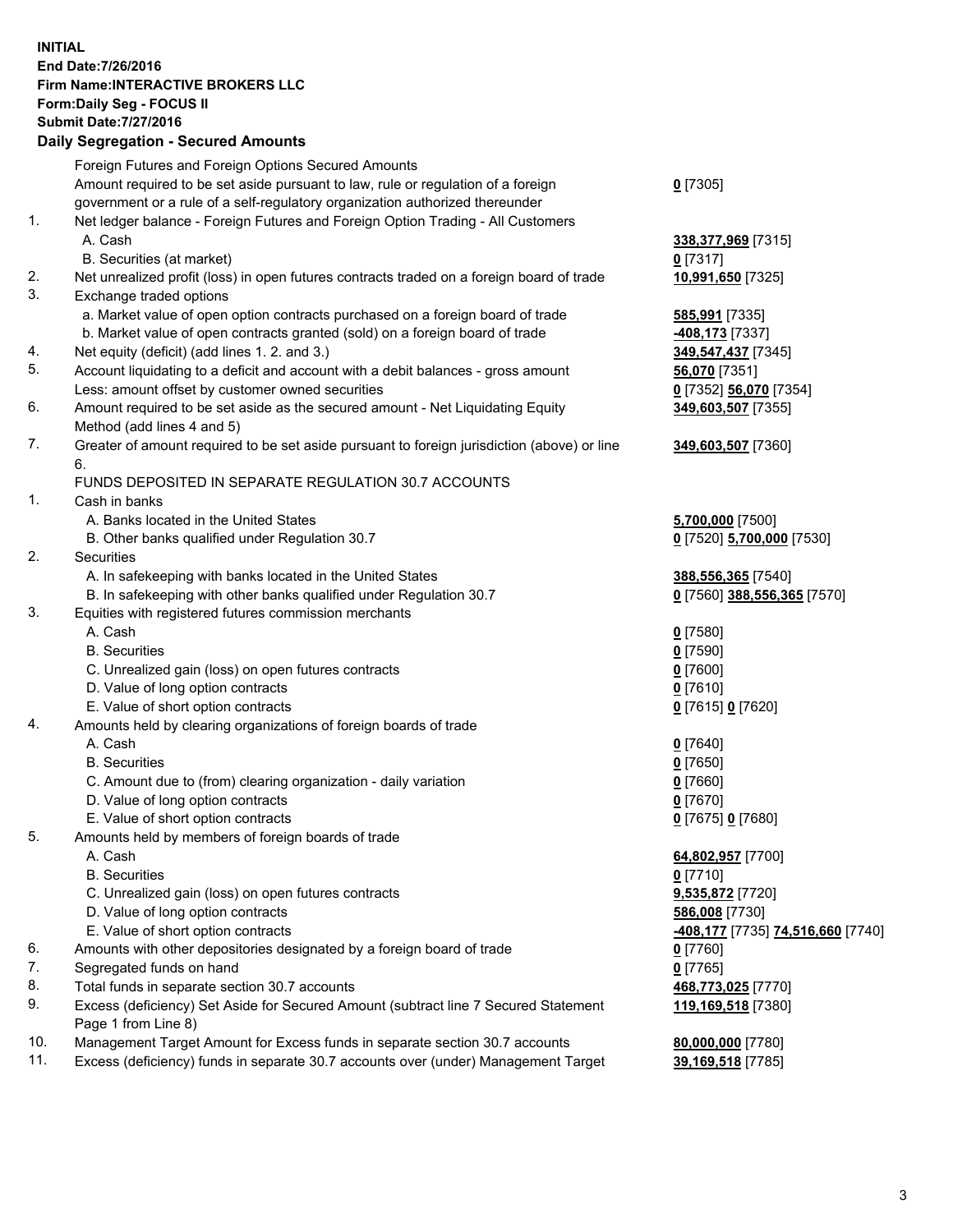**INITIAL End Date:7/26/2016 Firm Name:INTERACTIVE BROKERS LLC Form:Daily Seg - FOCUS II Submit Date:7/27/2016 Daily Segregation - Segregation Statement** SEGREGATION REQUIREMENTS(Section 4d(2) of the CEAct) 1. Net ledger balance A. Cash **3,054,457,554** [7010] B. Securities (at market) **0** [7020] 2. Net unrealized profit (loss) in open futures contracts traded on a contract market **-58,316,601** [7030] 3. Exchange traded options A. Add market value of open option contracts purchased on a contract market **140,949,099** [7032] B. Deduct market value of open option contracts granted (sold) on a contract market **-214,405,076** [7033] 4. Net equity (deficit) (add lines 1, 2 and 3) **2,922,684,976** [7040] 5. Accounts liquidating to a deficit and accounts with debit balances - gross amount **149,765** [7045] Less: amount offset by customer securities **0** [7047] **149,765** [7050] 6. Amount required to be segregated (add lines 4 and 5) **2,922,834,741** [7060] FUNDS IN SEGREGATED ACCOUNTS 7. Deposited in segregated funds bank accounts A. Cash **228,511,455** [7070] B. Securities representing investments of customers' funds (at market) **1,785,866,225** [7080] C. Securities held for particular customers or option customers in lieu of cash (at market) **0** [7090] 8. Margins on deposit with derivatives clearing organizations of contract markets A. Cash **27,584,031** [7100] B. Securities representing investments of customers' funds (at market) **1,180,709,113** [7110] C. Securities held for particular customers or option customers in lieu of cash (at market) **0** [7120] 9. Net settlement from (to) derivatives clearing organizations of contract markets **-11,077,688** [7130] 10. Exchange traded options A. Value of open long option contracts **140,940,358** [7132] B. Value of open short option contracts **-214,396,235** [7133] 11. Net equities with other FCMs A. Net liquidating equity **0** [7140] B. Securities representing investments of customers' funds (at market) **0** [7160] C. Securities held for particular customers or option customers in lieu of cash (at market) **0** [7170] 12. Segregated funds on hand **0** [7150] 13. Total amount in segregation (add lines 7 through 12) **3,138,137,259** [7180] 14. Excess (deficiency) funds in segregation (subtract line 6 from line 13) **215,302,518** [7190] 15. Management Target Amount for Excess funds in segregation **155,000,000** [7194]

16. Excess (deficiency) funds in segregation over (under) Management Target Amount Excess

**60,302,518** [7198]